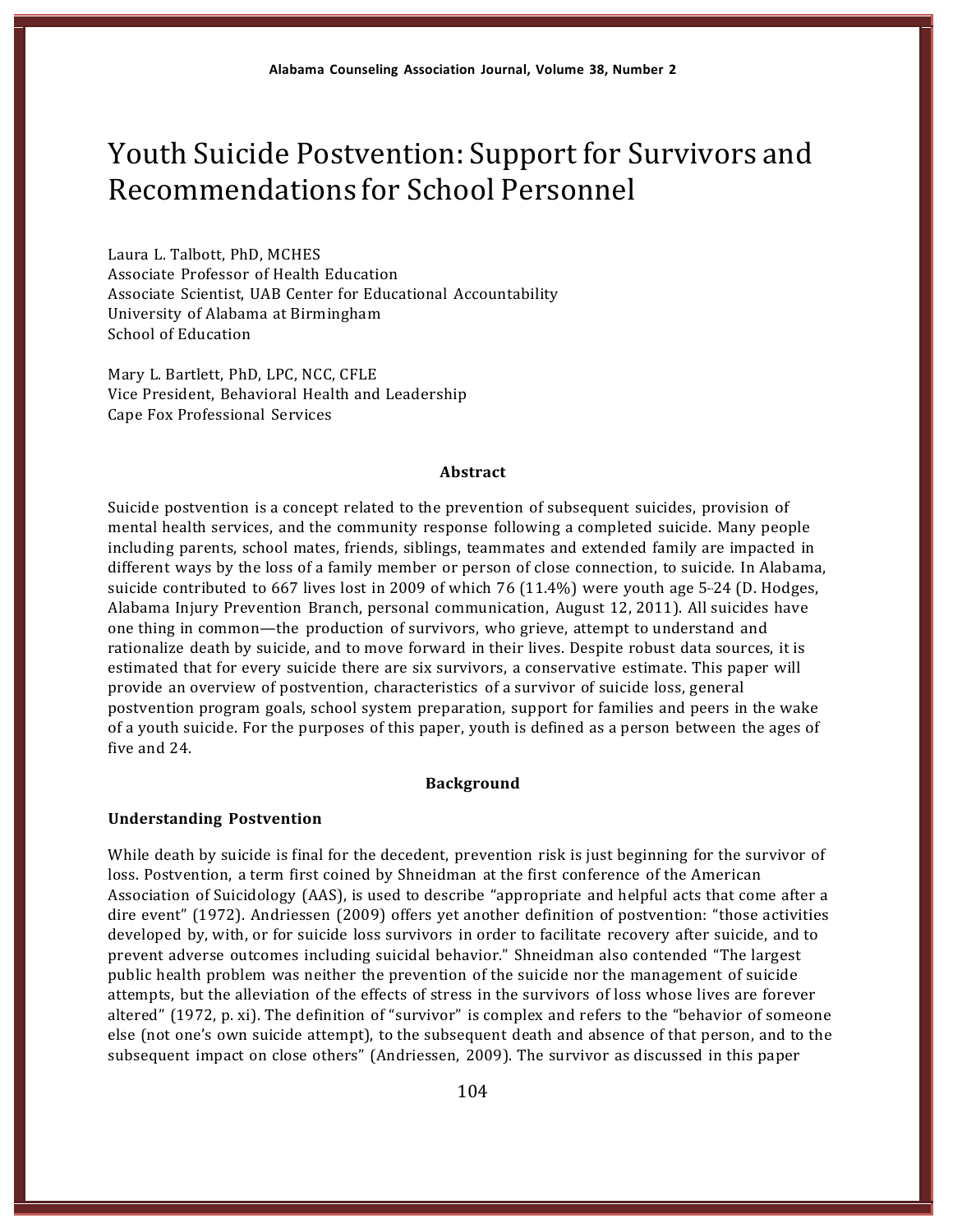describes a person who has lost a loved one to death by suicide, and should not be confused with an individual that has survived a suicide attempt. Nomenclature in the field of suicidology is important, therefore key terms warrant definition.

Historically, postvention services have been delivered using a passive model. This approach requires the bereaved to acquire resources in obscure ways (Campbell, 1997). For example, survivors may collect a pamphlet at a funeral home, see an advertisement for a survivor support group at a community event, or happen to locate a website when researching support for themselves or their family (Cerel & Campbell, 2008). In contrast, active models of postvention provide immediate and direct referrals for additional support to individuals impacted by the suicide loss. Friends, neighbors, co-workers, and distant family members are often overlooked, yet they are just as significantly impacted by the death as members of the immediate family (Campbell, Cataldie, McIntosh, & Miller, 2004). Postvention is thought to be an act provided to close relatives; however, the quality of the personal relationship would be an important factor to assess when addressing the sense of loss experienced by others (Chapman, 2007; McIntosh, 2003). Examples of active postvention include immediately providing survivors with a list of support groups they can attend and introducing the bereaved to others who have experienced suicide loss in hopes of strengthening the survivor's local support network. Specific group meetings and their meeting details can be easily found by searching the websites of the American Foundation for Suicide Prevention and/or the American Association of Suicidology. Given that school personnel are responsible not just for the intellectual development of youth, but their physical and emotional development, when a youth suicide occurs in a school, the emotional ripple effect it has must be actively addressed (Cerel  $\&$ Campbell, 2008).

#### **Characteristics of Survivors**

Suicide postvention is a crisis intervention strategy describing actions taken after death by suicide "to help survivors such as family, friends, and co-workers cope with the loss of a loved one" (Suicide Prevention Resource Center [SPRC], 2008), dissuade social stigma associated with suicide, and disseminate fact-based information (Brock, 2002). Assistive efforts available after a death vary by type, location, and geographical distance of resources in given community. The sudden or unpredicted loss of a loved one to suicide triggers different emotions among survivors than does other means of death that are anticipatory, such as terminal cancer. Counseling professionals should know that survivors of suicide are at risk for complicated reactions and other mental health challenges, including direct suicide risk. The nature of such abrupt loss often generates a state of complicated grief for the survivor. Absence of preparation, the potential for self-blame, and guilt for not reading into behavioral cues conveyed by the decedent disrupt and can prolong the grief recovery cycle. The coping process is altered and the resources a survivor needs to move past the situation are varied and the specific needs of survivors are difficult to anticipate (Jordan & McIntosh, 2011).

# **Family and Close Others**

People who experience youth suicide, in particular those who discovered the decedent, are likely to experience a wide range of intense feelings. Kubler-Ross and Kessler (2007) indicated that people experience a cycle of grief related to any death process including denial, anger, bargaining, depression, and acceptance. According to Jackson and McIntosh (2011), it is not uncommon for survivors of suicide to experience complicated grief which can include shame, embarrassment,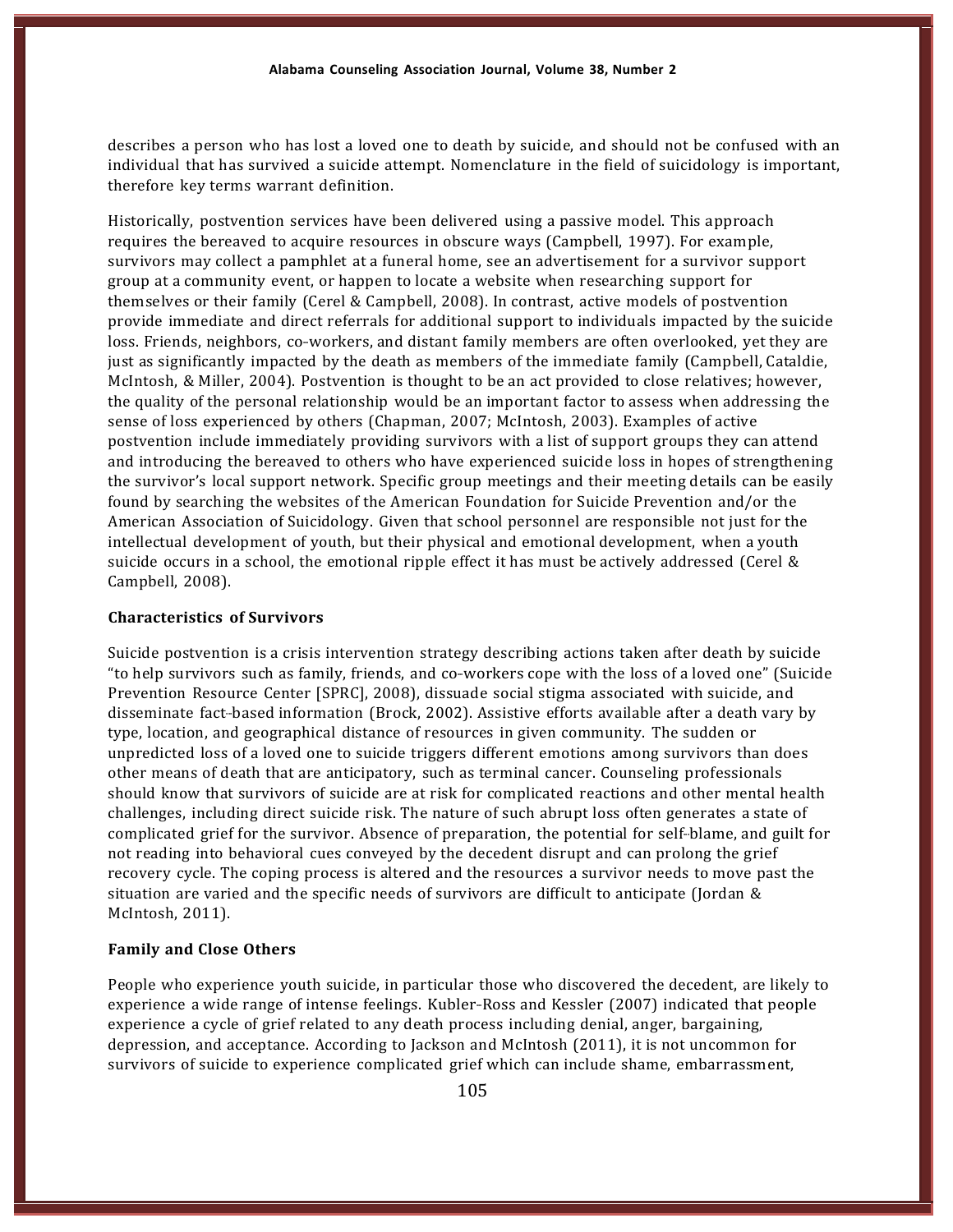isolation, unusual grieving patterns, and intrusive thoughts. Co-occurring problems such as acute and post-traumatic stress, depression, anxiety, social marginalization, family stress, and physiological and medical problems intensify the loss and grief process. In particular, survivors struggle with guilt because they may believe they were given warning from the decedent or were the last person to have contact with the decedent or both.

When suicide occurs, it is a traumatic event for survivors (Leenaars & Wenckstern, 1990) who often report receiving less social support than expected. The stigma attached to mental health and the taboo approach that cultures take with regard to issues of self-harm pressure some to view suicide as a sinful, selfish, or angry act. Just as those who die by suicide are not focused on the outcome their death will have on those left behind, survivors are not prepared for the negative association and stigmatization. Suicide survivors often need more care, comfort, and compassion than people who anticipated the death of a loved one, but the needs of survivors are often left unmet. When death occurs, it is culturally traditional to send flowers or a note of condolences to the immediate family or friends. Many times, observers or acquaintances do not understand or know the appropriate means by which to communicate their empathy towards a survivor of suicide; therefore, supportive acts such as sending cards, making phone calls, and being present at other supportive gatherings often do not take place. The absence of communal response leaves the survivor feeling further isolated and removed from potential support systems (Jordan &McIntosh, 2011; Granello & Granello, 2007).

#### **Youth**

While it is beyond the scope of this paper to present information related to specific race, gender, ethnic groups, and special youth populations, youth response to suicide should be considered. Useful articles for further investigation include Kaslow, Ivy, Berry-Mitchell, Franklin, Bethea (2009) and Silenzio, Pena, Duberstein, Cerel, and Knox (2007). It is important to recognize that youth respond to suicide in ways different than adults. Given that youth have a less developed cognitive capacity and coping skills to draw from, they often believe that they were responsible for the suicide in some way. Secrecy about a suicide can lead to additional psychosocial complications. Explaining the circumstances surrounding the death, and responding to questions with age-- appropriate answers will thwart the potential for guilt and improve understanding (Cerel, Roberts, & Nilsen, 2005; Jordan & McIntosh, 2011).

Youth age four to eight years old may not talk directly about their feelings. Rather they act out their emotions through temper tantrums and anxiety when separated from certain adults. Youth age nine to 13 years old also commonly do not want to discuss their feelings directly but can respond to suicide with sleep disturbance or other difficult-to-manage behaviors. Youth age 14 to 18 may isolate and hide the information from their peers out of fear of being misunderstood or rejected (U.S. Department of Veterans Affairs, 2011a, 2011b, 2011c).

Cerel et al., (2005) found that high school students exposed to peer suicidal behavior were more likely to smoke cigarettes and marijuana, participate in high risk drinking, and engage in aggressive behaviors resulting in injury. Other studies have found youth to be at greater risk for depression, post-traumatic stress, suicidal ideation, relationship conflict, and traumatic grief and should be monitored to prevent these behaviors from emerging (Granello & Granello, 2007; Melhem, Day, Shear, Day, Reynolds, & Brent, 2004).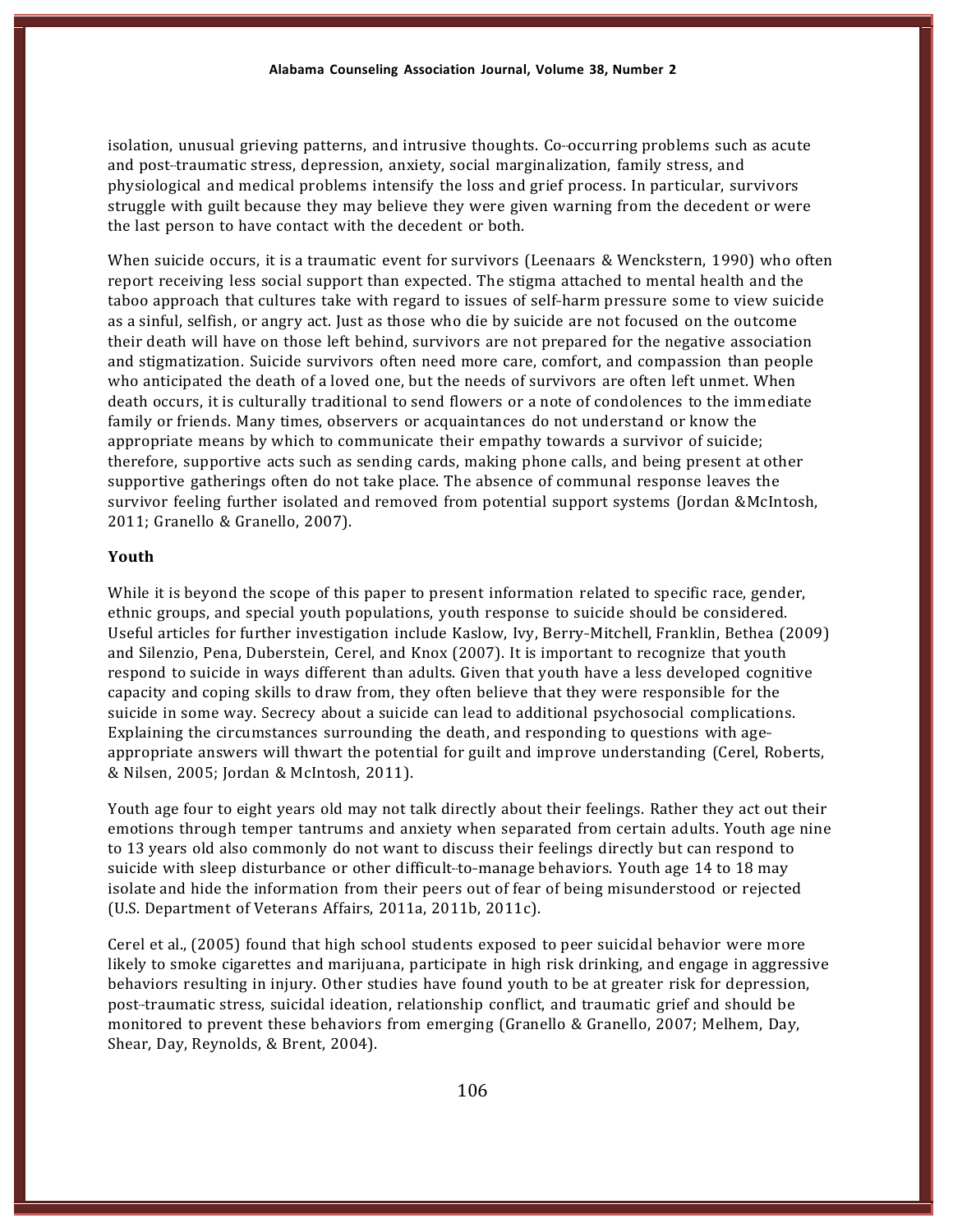The imitation of suicide behavior, coined *contagion*, may occur following a death by suicide**.**  Contagion, also referred to as cluster suicide, is a phenomenon whereby people who are already susceptible to suicide are influenced towards suicidal behavior through their knowledge of another person's suicidal act (AAS, 2012a; AAS, 2012b; Hawton &Williams, 2001; SPRC, 2008). The phenomena of suicide clusters are indeed unique to teenagers and young adults, and there is evidence of its existence primarily among youth for whom the underlying mechanism is peer modeling (Insel & Gould, 2008). Ways to reduce contagion include avoiding unnecessary inappropriate attention to the initial suicide, avoiding glorifying the act, and avoiding the portrayal of the decedent in a negative light. Minimizing the amount of details shared among peers is also useful in avoiding contagion after a suicide. Often there is a label, stigma, or negative frame placed around the individual who died from suicide. Stigma further perpetuates the myth that a formal discussion about suicide will encourage suicidal behaviors; this myth creates a gap between the survivors of loss and linkages with support resources.

#### **School System Preparation**

Suicide postvention in schools refers to "school activities occurring after a student has threatened, attempted, or completed suicide" (King, 2001, p.136). Schools are a place where youth spend the majority of their day and are a place where student safety and well-being are of utmost importance (Granello & Granello, 2007). Further, a high percentage of teens are acquainted with a suicidal peer, yet many are not equipped with appropriate response skills (Kalafat & Elias, 1992) and the helpseeking response differs by racial and ethnic factors (Goldston, Davis, Whitbeck, Murakami, Zayas, & Nagayama, 2008). When a death by suicide does take place, schools are encouraged to provide factual and truthful information to faculty, students, and staff.

#### **Crisis planning and implementation**

Schools systems often have a crisis plan in place, but the plan may or may not directly address suicide or specify a course of action, given the seriousness of the event. In a study with 1,200 educators conducted by Speaker and Petersen (2000), 20 percent of respondents reported active suicide prevention plans in place at their school, leaving 80 percent without a plan in place. Mr. Terry Talbott, a principal with  $34$ -years of experience in a K-12 educational system explained "We had safety plans for natural disasters, and plans for notifying authorities if an intruder entered the building, but not a plan for addressing that crisis resulting from a student suicide." Many school systems do not draft suicide prevention or postvention plans or policies in advance of youth crises. As a result, when a youth suicide occurs and school resources are unorganized, personnel are unsure of their role in this crisis intervention and everyone is placed in a reactive position when a timely response is critical (Jordan & McIntosh, 2011; Juhnke, Granello, & Granello, 2011). In the absence of a plan that is practiced and documented, personnel are ill-equipped to respond to the suicide event in a compassionate manner to effectively serve student survivors of the loss.

The issue of coping with problems as they arise is not a new phenomenon for school officials; even under the best of circumstances, potential student problems are not easily anticipated. However, the growing rate of media attention, prevalence of youth suicide, and schools as a natural partner in prevention should inform administrators that planning at the "early stages before crisis conditions develop is the best remedy for the administrator" (Gorton & Alston, 2012, p. 206). Some schools are reluctant to seek help when a death by suicide of a currently enrolled student takes place or when the tragedy is linked to recent alumni; as a result, the incident is not properly disclosed to other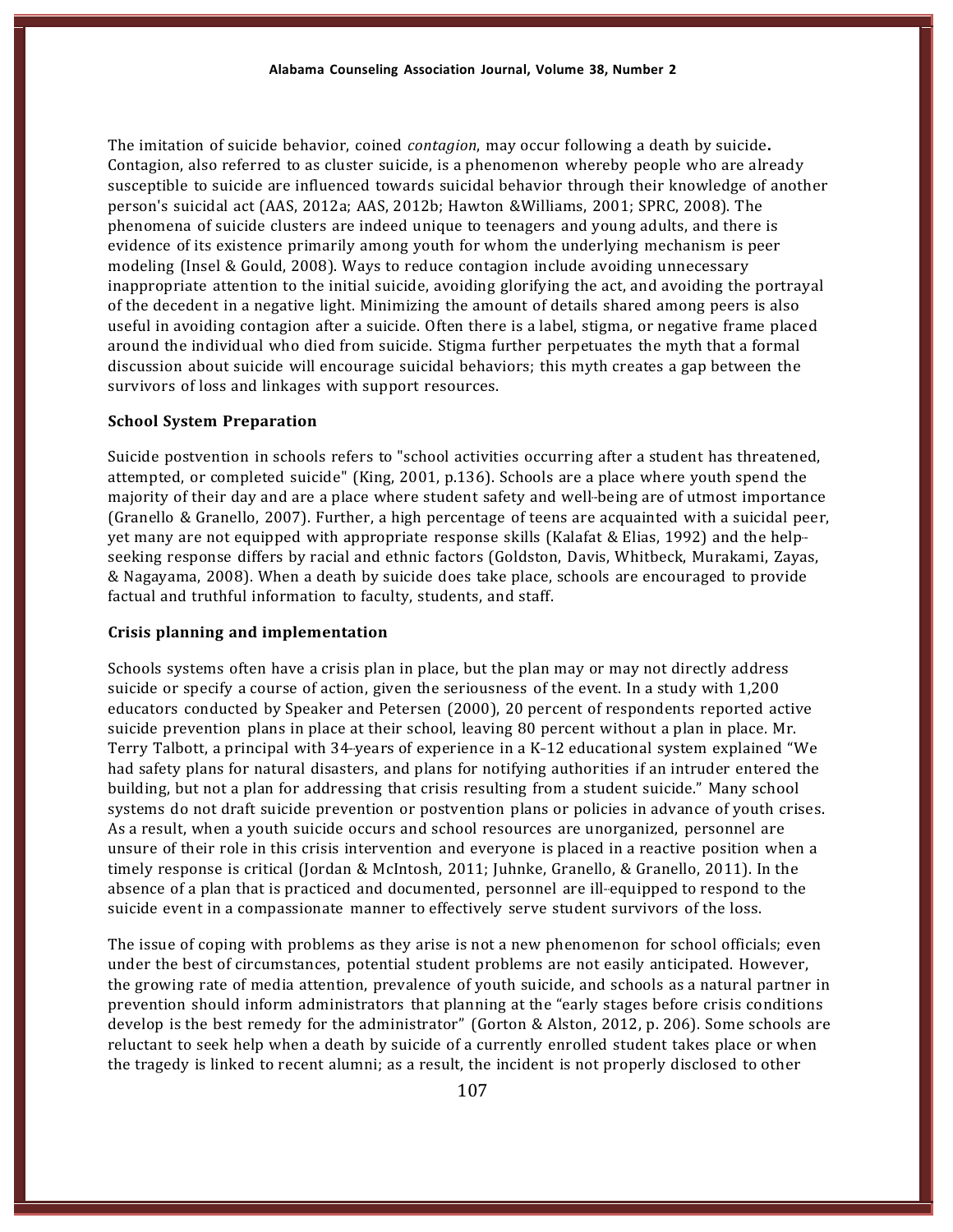students or the general community until the facts are revealed (Pirkis, Blood, Beautrais, Burgess, & Skehan, 2007).

Unfortunately, some schools are reactive rather than proactive, while postvention is the best prevention for subsequent suicides, postvention generally requires a loss of life to draw attention. Schools also fail to plan based on the common assumption that youth will disclose thoughts or actions about intended suicide self-harm to parents or caregivers; however, research indicates that youth keep these emotions suppressed and it may be a more distant self-other relationship (such as a teacher, coach, counselor, nurse, or classmate) that identifies potentially risky behaviors (Miller & McConaughy, 2005). Since youth spend a large amount of time in the school environment, many feel connected to their schools, believe teachers care about them, and develop positive student relationships which can reduce suicidal behaviors. Conversely, given the amount of time spent at school, youth may communicate their desire to die by suicide to several people in the school environment. When personnel and peers are not trained to detect risk factors, warning signs and appropriate intervention skills suicidal youth go undetected and without intervention (Capuzzi, 2009; Granello & Granello, 2007).

There are many tools available for school professionals to evaluate programs when determining the type of policy, extent of training, and level of community capacity building that should be given to suicide crisis planning. The examples provided in Table 1 are not exhaustive, but will provide a basis for school procedural implementation, assessment, and discussion. A sample school-based postvention checklist is also provided (Table 2). School systems that ignore suicide prevention and postvention as a component of student success open themselves for potential litigation. School officials should be informed of legal obligations resulting from failure to plan and respond to youth suicide crises (Bartlett & Talbott, 2011; Berman, Jobes, and Silverman, 2006; Capuzzi, 2009). Table 3 provides a sample notification letter to proactively inform parents and to serve as evidence if litigation is pursued. It is just one of various forms available for school system consideration.

Schools with active crisis plans should take pride in their proactive efforts and publish them, select and train a crisis team that includes diverse faculty, staff, and school board members (King, 2001; New Hampshire National Alliance for Mental Illness, 2011) and make sure the plan is realistic should there be the need to execute it. The time between the death, release of information (within 24 hours of the suicide), and subsequent deterioration of peer emotional responses is a short and crucial window (King, 2001). As part of planning in advance, specific crisis response duties should be pre-assigned to personnel (such as media correspondence, communications dissemination with students, faculty and parents, and response from community mental health professionals) and the school must take time to identify natural partners, such as law enforcement, mental health professionals, media outlets, medical examiner, police, and clergy (Maples, Packman, Abney, Daugherty, Casey, & Pirtle, 2005; New Hampshire National Alliance for Mental Illness, 2011; Stack, 2003).

Enough emphasis cannot be placed on the importance of training school personnel to respond appropriately to suicide symptomology, to the school's crisis plan, and to intervene as needed (Roberts, Lepkowski, & Davidson, 1998; King, 2001). Should a death by suicide occur, teachers should announce the occurrence of the death during the first class meeting of the day and share with students that counseling services are available (Goldney & Berman, 1996). It is suggested that school personnel monitor the victim's classes and the school's emotional climate for several days to a week or weeks after the suicide for purposes of evaluating changes in peer behavior related to the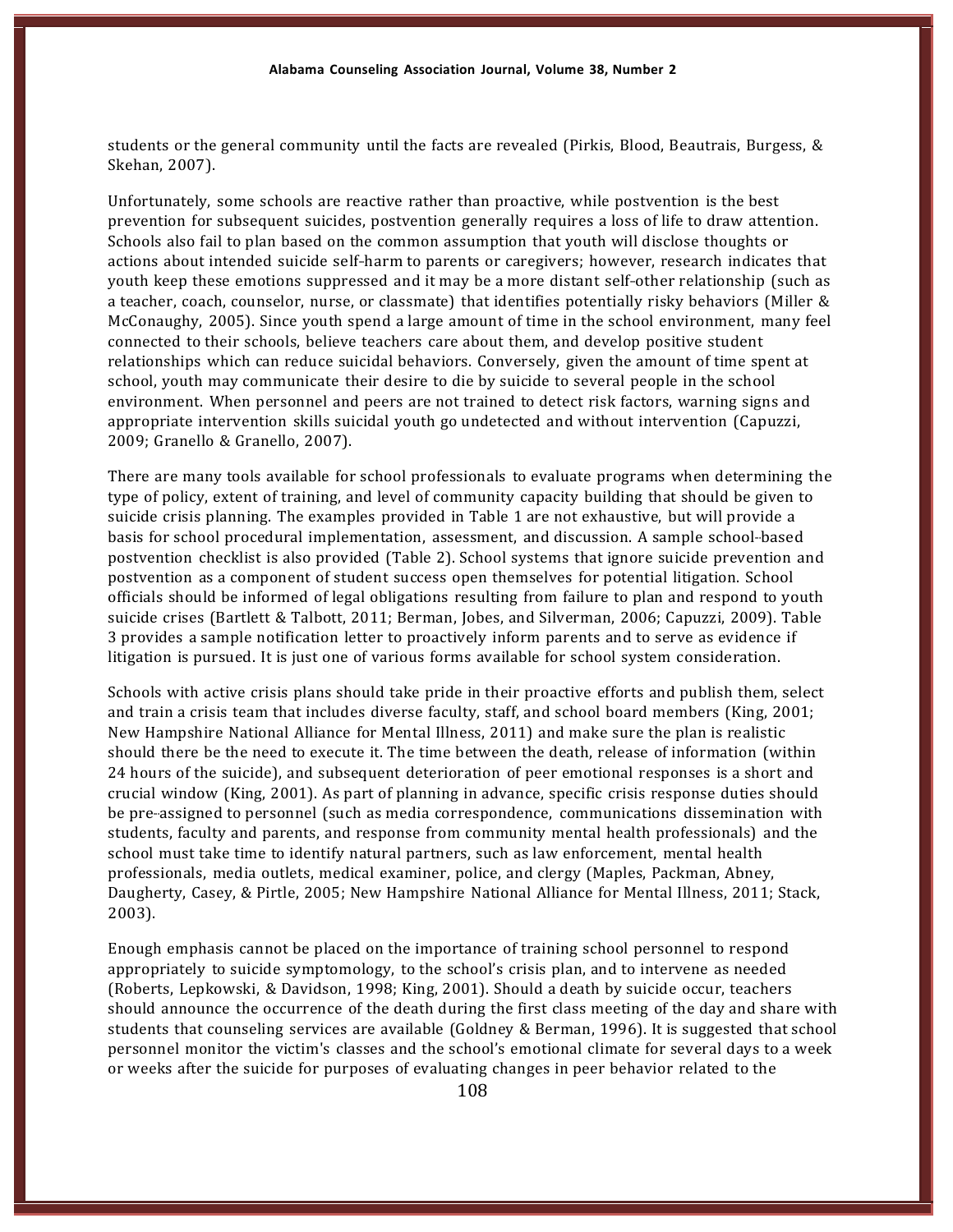death (King, 2001). During the days immediately following a death by suicide, students, faculty (Poland, 1995), and staff should be made aware of designated discussion rooms in the building where counseling is available, if that is the case. Both individual and group counseling options should be provided to increase survivor comfort level and to best accommodate emotional needs and wishes regarding privacy. Specifically, school personnel should be cognizant that survivor-siblings attending the same school system may be in need of tailored assistance when coping with a loss of this magnitude. When approaching a sibling or other close youth, it is important to reduce psychological pain when intervening to prevent further suicidal behaviors (Miller & Eckert, 2009).

#### **Inappropriate school responses**

Even with the best of intentions and a crisis plan in place, well-intended school officials that are not trained mental health professionals need support during this time of stress and tragedy. Schools are dissuaded from discussing or releasing facts related to the topic of suicide or the death by suicide at a mass school assembly or over the intercom for fear of perpetuating suicide contagion, as previously discussed. For much the same reason, school officials should not allow for cancellation of regularly scheduled activities so that students may attend the planned funeral service. Schools should also dissuade perhaps well-intended others from authoring a memorial in the school yearbook or from dedicating a bench or tree as a reminder of the decedent, and refrain from allowing graduation speeches that reintroduce the incident. These activities are not advised as they may evoke emotional responses that are unpredictable and frame suicide as a positive option. Rather, the school should work toward communicating the message that other options to resolve emotional problems exist. This encourages other youth who may already be contemplating suicide to reconsider that choice (Capuzzi, 2009; Juhnke, Granello & Granello, 2011).

#### **Survivor communication**

The school plan should include verifying the facts of the death from several sources, such as law enforcement or, in some cases, the parents, family, or legal guardian of the deceased. Schools administrators are encouraged to contact the family in a concerned and conservative manner with the intent to apprise them of the school's intervention efforts, identify close friends of the decedent that are potentially at risk for suicide, and offer to assist with funeral arrangements. Initial contact between school officials and the family begins the process of community resource infusion and is perhaps the first time a family in crisis will learn about community mental health and other resources available to them. Therefore, well-prepared school personnel can engage the bereaved in active postvention methods and perhaps link them to early survivor support for positive self-care (Bartlett & Daughhetee, 2009; Chapman, 2007; McIntosh, 2003).

#### **School community collaboration**

There are many community entities that can serve as helpful resources to the school, family members, and other survivors. Partnerships and contacts with community resources such as law enforcement should take place as part of the school's comprehensive crisis intervention planning process. For example, school officials may want to communicate with the local medical examiner about the facts of the death by suicide; while this information may be necessary to decrease speculation about a recent death, the facts may point to gaps in the school crisis plan and serve as a learning tool (Juhnke, Granello & Granello, 2011). A proactive school system should have a predetermined list of community mental health providers; those providers should be notified that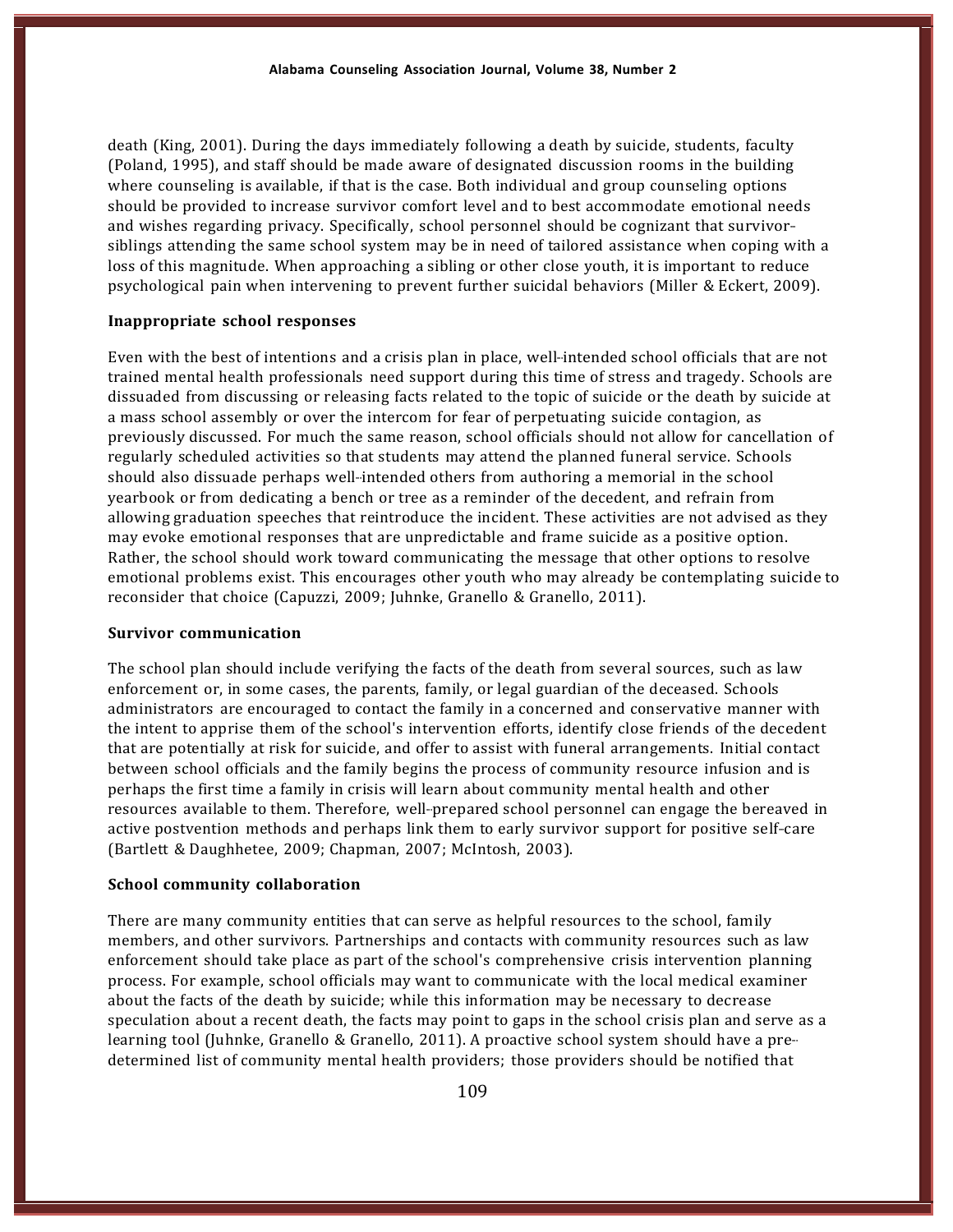survivors will be referred to them by the school for support services. The lack of connection between the local school system and community mental health resources may delay response time of perhaps the most critical starting point to the healing process. Further, in the postvention planning process, school leadership is advised to include community mental health providers and organizations to collaborate as partners. An ideal outcome is for those counselors who are not part of the suicide loss to respond and support students and school personnel who are affected by the loss (SPRC, 2011).

# **School relations with media**

In crisis situations, it is critical that schools be proactive in their communication, including having a plan in place. After the occurrence of death by suicide, rumors of the event may become exaggerated and spiral out of control; as a result, it is imperative that accurate postvention information be accessible. A systematic and cautious approach that provides for dissemination of information related to suicide is ideal. Information distributed should not glorify the behavior, but be provided in a kind and caring way.

A significant point to emphasize with media and parents is that no one thing or person is to blame for the suicide event and that help is available; rather, the cause of suicide is considered to be multifactorial by experts. There is no one event (such as a break up, a defeat, etc.) that causes suicide; suicidality is caused by neurological, biological, cognitive, contextual, emotional, and other factors. In light of the fact that school personnel are often intimidated when interfacing with media, it is recommended that school leadership prepare information such as email messages, blogs, news releases, and parent letters in advance for inclusion in the postvention plan. Media releases should include these four key elements: (1) general facts regarding the suicide incident, (2) that the crisis incident is over, and if true, that safety has been restored, (3) messaging that does not glamorize the event, and (4) where students should go for class or counseling (Juhnke, Granello & Granello, 2011). As mentioned previously, one person should serve as the primary point of contact for all media inquiries; school personnel need to know who the school media representative is and direct all media requests for information to the designee specified in the postvention plan (Heath & Sheen, 2005). This process will reduce reported misinformation, preserve school integrity, and protect the privacy of the decedent's family. There are many resources for schools related to interaction with the media including guidelines that the American Foundation for Suicide Prevention and the American Association of Suicidology have developed and post on their websites for school leaders.

#### **Conclusion**

Suicide is an act that school systems must be prepared for and respond to. In the wake of a youth suicide, postvention resources and programs should support the needs of students to grieve and display emotion, as well as address issues related to suicide contagion early in the process. Good postvention can be the best prevention in that collective effort; postvention may detect and deter the onset of subsequent survivor or cluster suicides. Having a postvention plan of action ready to implement may facilitate the healthy adaptation of youth, families, and communities to suicide loss and serve to prevent suicides. It is important to note that a comprehensive school-based effort will include ongoing preventive, interventive, and tertiary training and evaluation for faculty, staff, administrators, and the community—all of whom are impacted by the loss of a youth to suicide. Intuitively, postvention makes sense; however, no known systematic evaluation of postvention processes or procedures to respond to deaths by suicide in schools, organizations, or community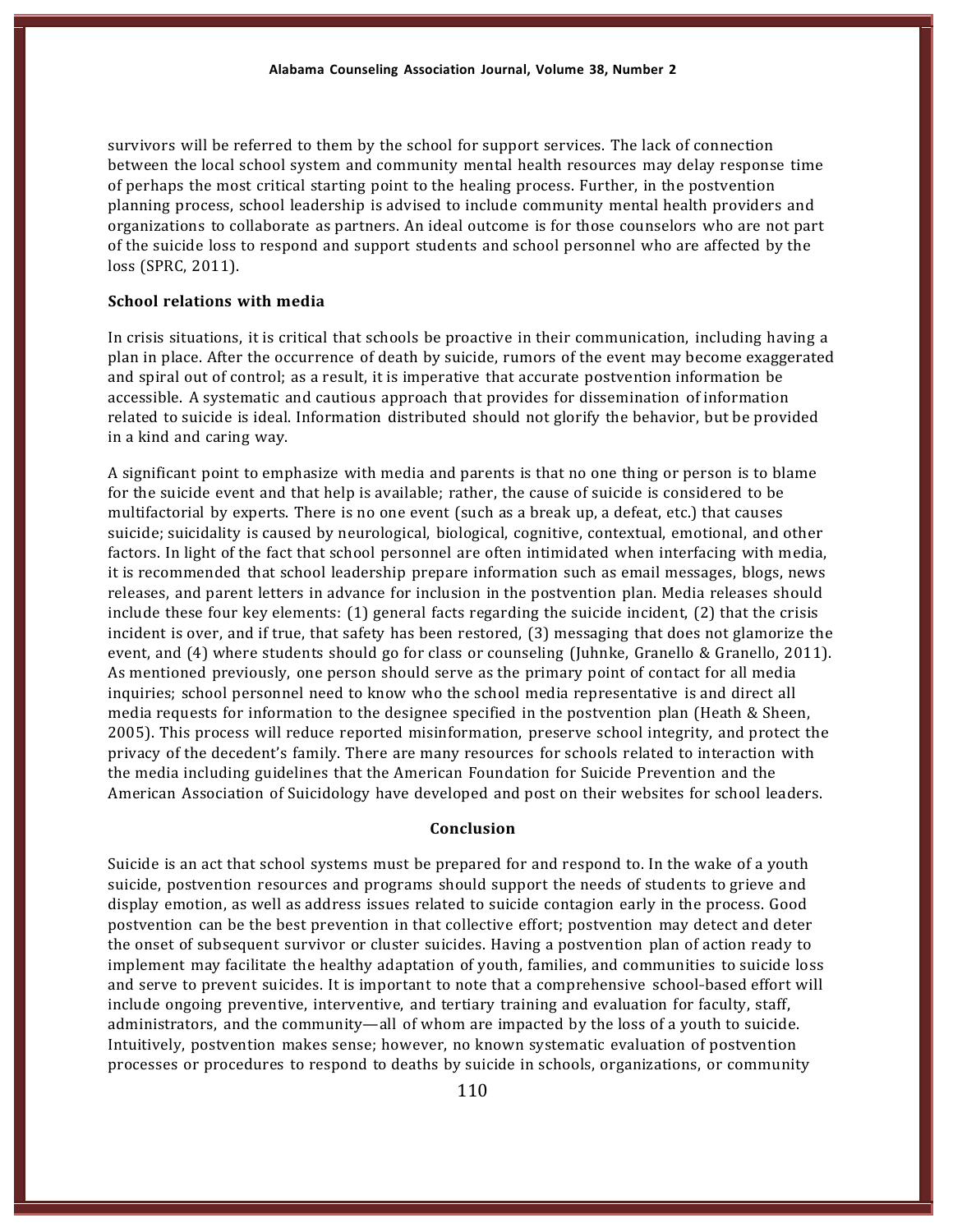settings exist. Given the paucity of research school-based postvention effectiveness further investigation is necessary.

#### **References**

- American Association of Suicidology. Media Professionals. Retrieved November 14, 2012a from: http://www.suicidology.org/resources/mediaprofessionals
- American Association of Suicidology. Recommendations for Reporting Suicide. Retrieved November 14, 2012b from: http://www.suicidology.org/c/document\_library/get\_file?folderId=236&name=DLFE--336.pdf
- Andriessen, K. (2009). Can postvention be prevention? *Crisis, 30*(1), 43-47.doi 10.1027/0227-5910.30.1.43
- Bartlett, M., & Daughhetee, C. (2009). Intervention with clients: Suicide and homicide. In Jackson--Cherry, & Erford (Eds.), *Crisis intervention and prevention* (pp. 103-133). Upper Saddle River, NJ: Pearson.
- Bartlett M., & Talbott, L, (2012). (Manuscript under review). Legal and ethical considerations when treating suicidal*. Journal of Professional Counseling: Practice, Theory, and Research*.
- Berman, A. L., Jobes, D. A., & Silverman, M. M. (2006). *Adolescent suicide: Assessment and intervention* (2nd ed.). Washington, DC : American Psychological Association.
- Brock, S. E. (2002). School suicide postvention. In S. E. Brock, P. J. Lazarus, & S. R. Jimerson (Eds.), *Best practices in school crisis prevention and intervention* (pp. 211–223). Bethesda, MD: National Association of School Psychologists.
- Campbell, F. R. (1997). Changing the legacy of suicide. *Suicide and Life Threatening Behavior, 27*(4). doi: 10.1111/j.1943-278X.1997.tb00512.x
- Campbell, F. R., Cataldie, L., McIntosh, J., & Millet, K. (2004). An Active Postvention Program. *Crisis,* 25(1), 30-32. doi: 10.1027/0227-5910.25.1.30
- Capuzzi, D. (2009). *Suicide prevention in schools: Guidelines for middle and high school settings* (2nd Ed.). Alexandria, VA: American Counseling Association.
- Chapman, J. (2007). The impact of relationship type on the grief journey of those bereaved through suicide and its implications for service providers. *Living Hope, Inaugural Australian Post-Vention Conference, May 2007. Book of Abstracts* (Vol. 23). Sydney: University of NSW.
- Cerel, J., & Campbell, F. R., (2008). Suicide survivors seeking mental health services: A preliminary examination of the role of an active postvention model. *Suicide and Life-Threatening* Behaviors, 38(1), 30-34. doi: 10.1521/suli.2008.38.1.30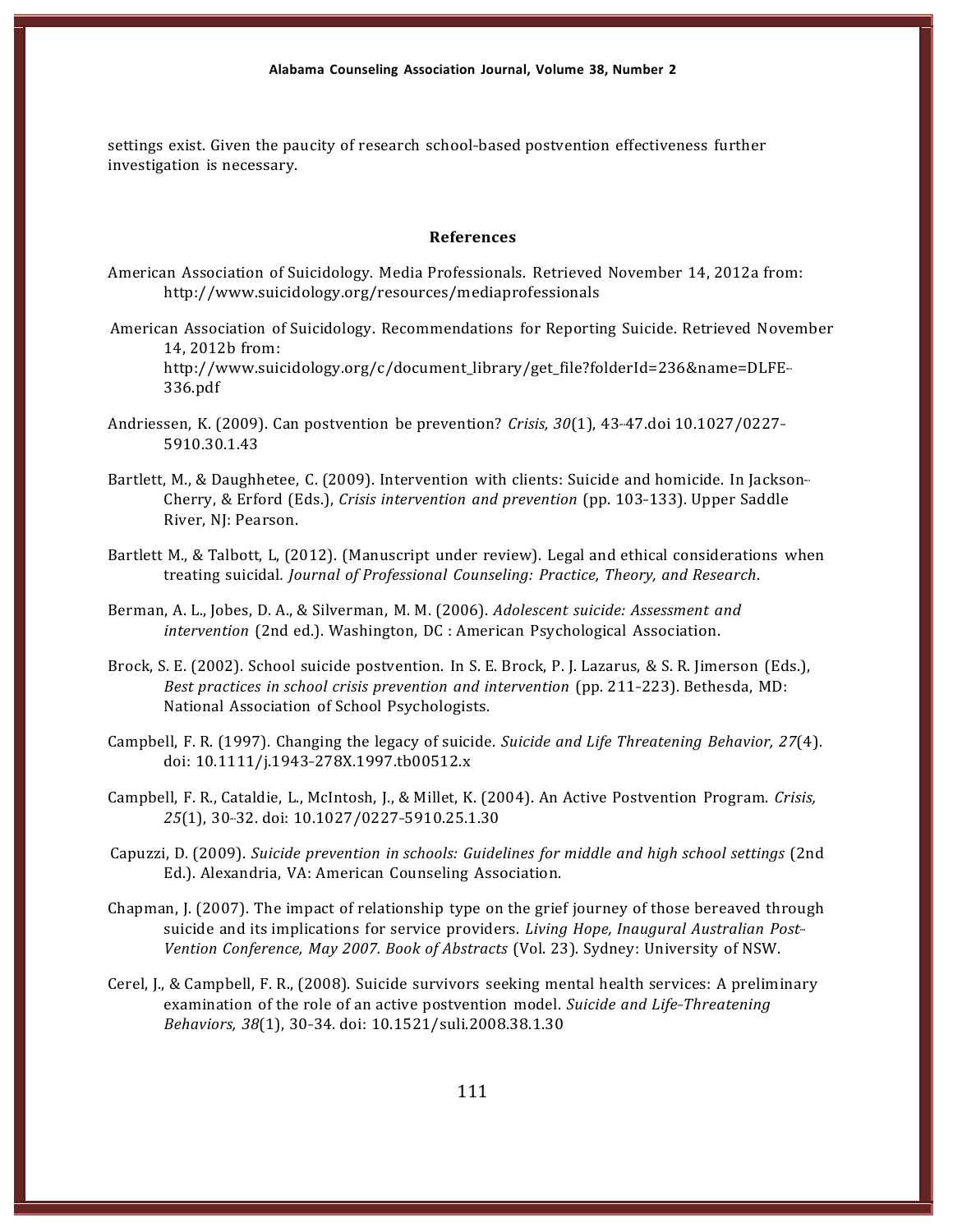Cerel, J., Roberts, T. A., & Nilsen, W. J. (2005). Peer suicidal behavior and adolescent risk behavior. *Journal of Nervous and Mental Disease, 193*, 237---243.

Goldney, R., & Berman, A. (1996). Postvention in schools: Affective or effective. *Crisis*, 17(3), 98-99.

- Goldston, D. B., Davis-Molock, S., Whitbeck, L. B., Murakami, J. L., Zayas, L. H., & Nagayama-Hall, G.C. (2008). Cultural considerations in adolescent suicide prevention and psychosocial treatment. *American Psychologist,* 63, 14-31. doi: 10.1037/0003-066X.63.1.14
- Gorton, R., & Alston, J. A. (2012). *School Leadership and Administration: Important Concepts, Case Studies, & Simulations* (pp. 206). (9th Ed.) . New York: McGraw Hill.
- Granello, D. H., & Granello, P. F. (2007). *Suicide: An essential guide for helping professionals and educators*. Boston: Pearson.
- Hawton, K., & Williams, K. (2001). The connection between media and suicidal behavior warrants serious attention. *Crisis: The Journal of Crisis Intervention and Suicide Prevention, 22*, 137--- 140. doi: 10.1027//0227-5910.22.4.137
- Heath, M. A., & Sheen, D. (2005). *School-based crisis intervention: Preparing all personnel to assist.* New York: Guilford Press.
- Insel, B. J., & Gould, M. S. (2008). Impact of modeling on adolescent suicidal behavior. *Psychiatric Clinics of North America, 31*, 293---316. http://dx.doi.org/10.1016/j.psc.2008.01.007
- Jordan, J. R., & McIntosh, J. L. (2011). *Grief after suicide: Understanding the consequences and caring for the survivors.* New York: Routledge.
- Juhnke, G. A., Granello, D. H., & Granello, P. F. (2011). *Suicide, self-injury, and violence in the schools: Assessment, Prevention, and intervention strategies.* Hoboken, NJ: John Wiley & Sons.
- Kalafat, J., & Elias, M. (1992). Adolescents' experience with and response to suicidal peers. *Suicide* and Life-Threatening Behaviors, 22, 315-321. doi: 10.1111/j.1943-278X.1992.tb00736.x
- Kaslow, N. J., Ivy, A. Z., Berry-Mitchell, F., Franklin, K., & Bethea, K. (2009). Postvention for African American families following a loved one's suicide*. Professional Psychology: Research and Practice, 40*(2), 165-171. doi: 10.1037/a0014023
- King, K. A. (2001). Developing a comprehensive school suicide prevention program. *Journal of School Health,* 71(4), 132-137. doi: 10.1111/j.1746-1561.2001.tb01310.x
- Kubler-Ross, E., & Kessler, D. (2007). *On grief and grieving: Finding the meaning of grief through the five stages of loss.* New York: Scribner.
- Leenaars, A. A., & Wenckstern, S. (1990). Post-traumatic stress disorder: a conceptual model for postvention. In A.A. Leenaars, S. Wenckstern (Eds). *Suicide Prevention in the School.* New York, NY: Hemisphere Publishing Corp.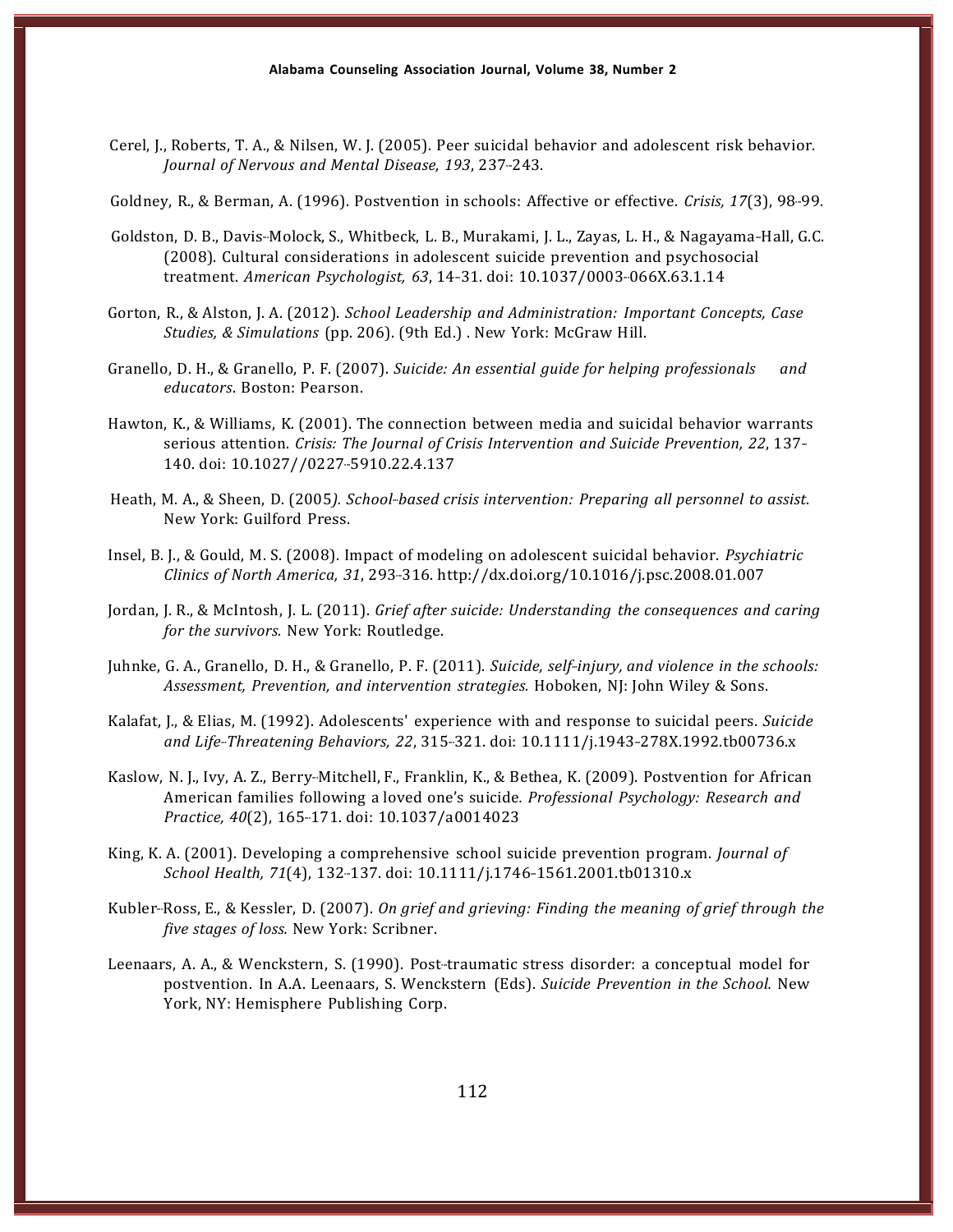- Maples, M. F., Packman, J., Abney, P., Daugherty, R. F., Casey, J. A., & Pirtle, L. (2005). Suicide by teenagers in Middle School: A postvention team approach. *Journal of Counseling & Development, 83*(4), 397-405. doi: 10.1002/j.1556-6678.2005.tb00361.x
- Mental Health America of Wisconsin. School Based Model. Retrieved (August 13, 2011) from: http://www.mhawisconsin.org/schoolbasedmodel.aspx
- McIntosh, J. (2003). Suicide survivors: The aftermath of suicide and suicidal behavior. *Journal of Psychosocial Nursing and Mental Health Services, 41, 34-41.*
- Melhem, N. M., Day, N., Shear, M. K., Day, R., Reynolds, C. F., & Brent, D. (2004). Traumatic grief among adolescents exposed to a peer's suicide. *American Journal of Psychiatry, 161*, 1411--- 1416. doi: 10.1176/appi.ajp.161.8.1411
- Miller, D. N., & Eckert, T. L. (2009). Youth suicidal behavior: An Introduction and Overview. *School Psychology Review, 38*(2); 153-167.
- Miller, D. N., & McConaughy, S. H. (2005). Assessing risks for suicide. In S.H. McConaughy (Ed.) *Clinical interviews for children and adolescents: Assessment to intervention (pp.184-199).* New York: Guilford Press.
- National Alliance for Mental Illness, New Hampshire. *Connect Suicide Prevention Program* Retrieved November 26, 2011 from: www.naminh.org/frameworks.php
- Pirkis, J., Blood, R. W., Beautrais, A., Burgess, P., & Skehan, J. (2007). Media guidelines on reporting of suicide. *Crisis: The Journal of Crisis Intervention and Suicide Prevention, 27*, 82---87. doi: 10.1027/0227-5910.28.S1.64
- Poland, S. (1995). *Suicide intervention in the schools*. New York: Guilford.
- Roberts, R. L., Lepkowski, W. J., & Davidson, K. K. (1998). Dealing with the aftermath of a student suicide: A TEAM approach. *NASSP Bulletin, 82,* 53-59.
- Shneidman, E.S. Foreword. In AC Cain (Ed.) *Survivors of suicide* (pp. ix-xi). Springfield, IL: Charles C. Thomas, 1972.
- Speaker, K. M., & Petersen, G. J. (2000). School violence and adolescent suicide: Strategies for effective intervention. *Educational Review,* 51(1), 65-73. doi:10.1080/00131910097423
- Stack, S. (2003). Media coverage as a risk factor in suicide. *Journal of Epidemiology and Community* Health, 57, 238-240. doi:10.1136/jech.57.4.238
- Suicide Prevention Resource Center Webinar, June 27, 2011 *Supporting Schools after a Suicide: Strategies for State Suicide Prevention Coordinators.*
- Suicide Prevention Resource Center. (2008). Clinical competencies: Assessing & managing suicide risk. *Resource Sheet 2: The language of suicide*. Washington, DC: Education Development Center.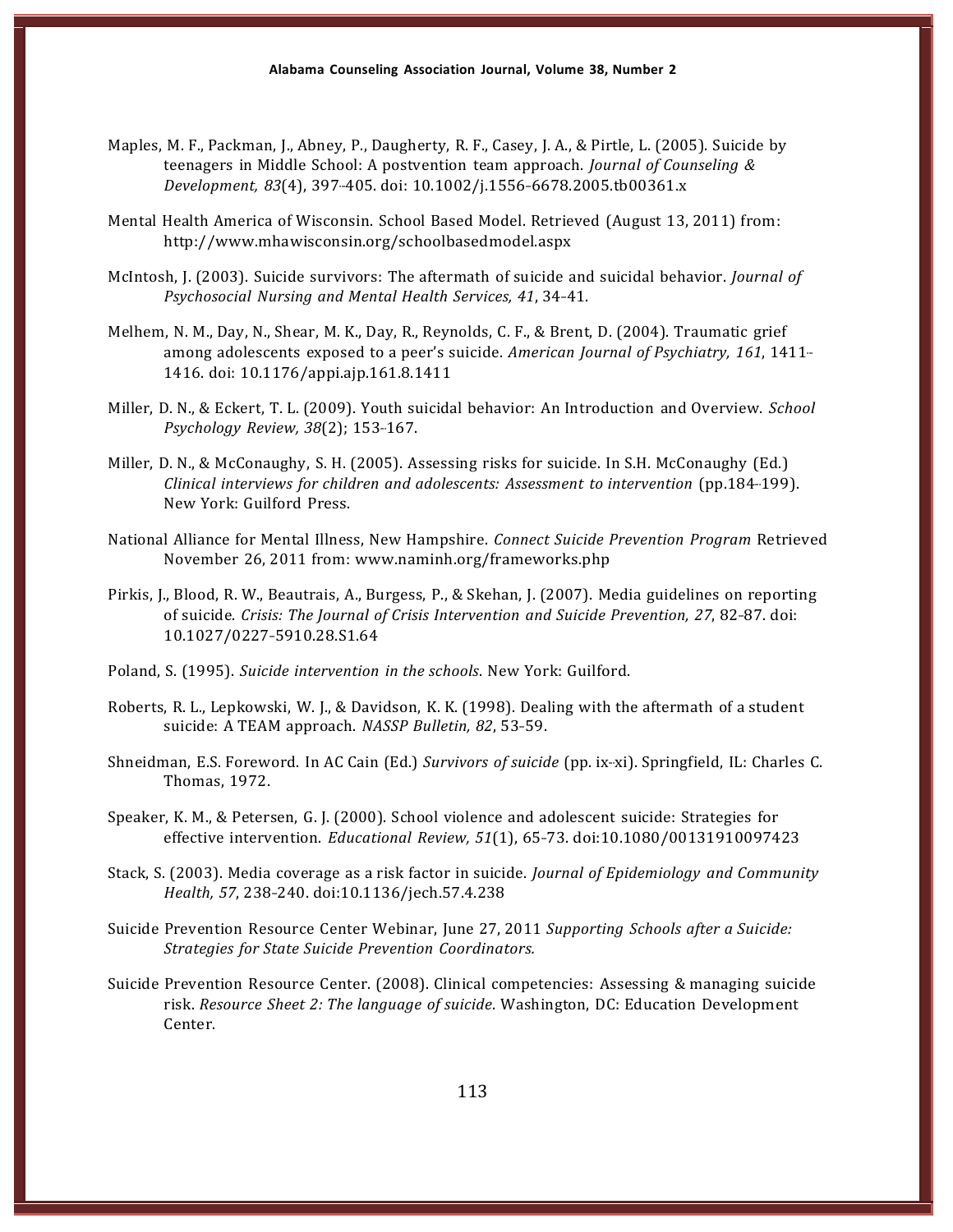- U.S. Department of Veterans Affairs. *How to talk to 4 to 8 year old teen about suicide attempt in your family.* Retrieved November 25, 2011a from:http://www.mirecc.va.gov/visn19/VISN\_19\_education.asp
- U.S. Department of Veterans Affairs. *How to talk to a 9 to 13 year old teen about suicide attempt in your family.* Retrieved November 25, 2011b from:http://www.mirecc.va.gov/visn19/VISN\_19\_education.asp
- U.S. Department of Veterans Affairs. *How to talk to a 14-18 year old teen about suicide attempt in your family.* Retrieved November 25, 2011c from:http://www.mirecc.va.gov/visn19/VISN\_19\_education.asp

#### **Table 1: Postvention Resources**

#### **School Resources**

After a Suicide: A Toolkit for Schools (SPRC/AFSP): www.sprc.org/afterasuicideforschools.asp

Archived: Research to Practice webinar: Responding After a Suicide: Best Practices for Schools (SPRC): www.sprc.org/traininginstitute/disc\_series/index.asp

Mental Health America of Wisconsin: Components of School-Based Prevention, Intervention, and Postvention Model: www.mhawisconsin.org/schoolbasedmodel.aspx

'Postvention' category in SPRC online Library: www.library.sprc.org/browse.php?catid=40

School Suicide Postvention Accreditation Program (AAS): www.suicidology.org/web/guest/certification-programs/school-professionals

School Safety and Crisis Resources (NASP): www.nasponline.org/resources/crisis\_safety/index.aspx

# **List-servers and Chat Addresses**

1000 Deaths www.1000deaths.com/lists.html

Survivor Support www/afsp.org/support/support.html

114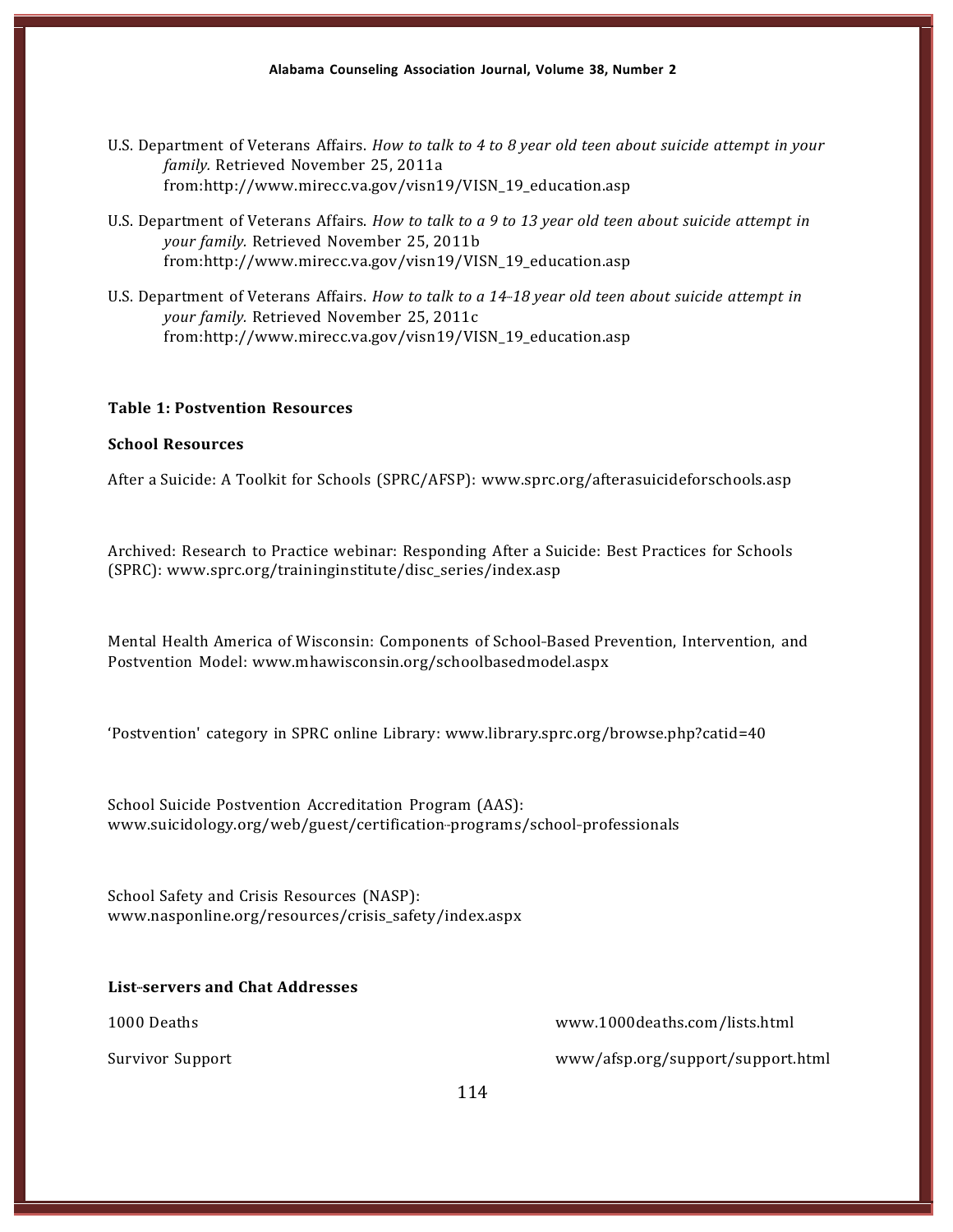| Meeting of Hearts                      | www.meetingofhearts.com     |
|----------------------------------------|-----------------------------|
| Bereaved by Suicide                    | www.bereavedbysuicide.com   |
| Suicide Survivors Organization         | www.suicidesurvivors.org    |
| Alliance of Hope for Suicide Survivors | www.forsuicidesurvivors.com |
| Survivors of Suicide                   | www.survivorsofsuicide.com  |
| Surivors Road2 Healing                 | www.road2healing.com        |
| <b>Sibling Survivors</b>               | www.siblingsurvivors.com    |
| Parents of Survivors                   | http://www.pos-ffos.com/    |

# **Table 2: Checklist for Components of a School Suicide Postvention Program**

Consider checking off the following components that are currently in place in your school system, and take notice of the components that might need to be implemented.

Currently, does your school (or district):

# 1. **Contact the police, coroner's office, or local hospital to verify the death and get the facts?**

It is essential that the suicide be officially confirmed before the postvention protocol is implemented. A determination of suicide mU.S.t be made by a medical examiner or coroner.

# 2. **Inform the school superintendent & administrators of schools where siblings are enrolled?**

Does the school have a process or routine to coordinate and track this process? Does the school have a documentation process for this?

# 3. **Contact the family of the deceased student to express condolences?**

Does the school outline applicable guidelines for confidentiality in this situation? Does the school have a process for who to confer with prior to making this call (e.g. FERPA/HIPPA coordinator, etc.)?

# 4. **Notify and activate the school's crisis response team?**

Does the school use a telephone tree or other approach that allows for direct communication with the crisis response team?

5. **Schedule a time and place to notify faculty members and staff?**

Does the school set up a meeting before the start of the school day, if possible? Does the school prepare school staff for possible student reactions? Does the school include support staff (kitchen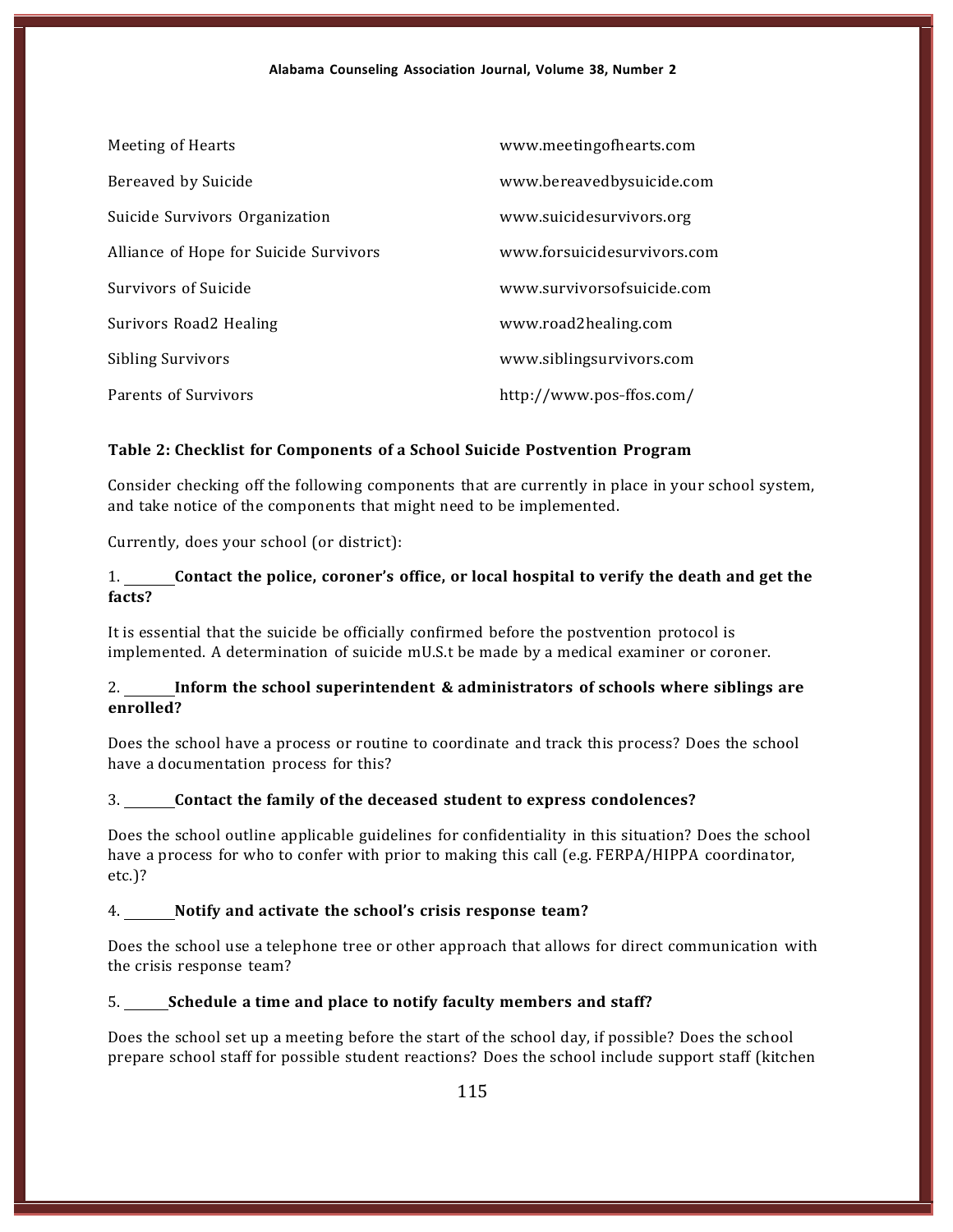staff, bus drivers, custodians, substitute teachers)? Does the school allow time for staff to ask questions and express feelings? Does the school remind staff of the possibility of contagion? Does the school ask staff to identify concern about individual students?

# 6. **Activate procedures for responding to the media?**

Does the school announce how media representatives will be interacted with? Does the school remind staff members not to the press, spread rumors, or repeat stories? Are all inquires directed to the designated spokesperson?

# 7. **Contact community support services, local mental health agencies, other school counselors, and clergy to arrange for crisis intervention assistance?**

Is the school prepared to identify and refer students who are most likely to be at high risk because of their close physical and emotional contact with the deceased student?

# 8. **Announce the death to students through a prearranged system?**

Does the school make the announcement in person and in small groups or in classroom settings?

# 9. **Use caution in allowing students to leave school unattended?**

Does the school make every effort to maintain a routine schedule? Does the school use a reliable system to track student presence and location?

# 10. **Provide written information for parents/guardians as soon as possible so they can be prepared and available to provide support for their children?**

Does the notification include information about how the school is responding to the crisis and resources available to them for specific concerns?

#### 11. **Have crisis teams available in the deceased student's classes?**

Do teams follow the deceased student's schedule to observe reactions of students and to follow up as necessary?

# 12. **Establish support stations and counseling rooms and publicize their availability for students?**

Does the school document who attends and the time of attendance so that follow up may be provided?

# 13. **Make sure administrators and staff are visible in hallways and during lunch to monitor students and provide a calming presence for the school?**

Does the school identify which staff and administrators will coordinate and complete this task? Does the school give guidance on how those who complete this task will collaborate, exchange and document their efforts?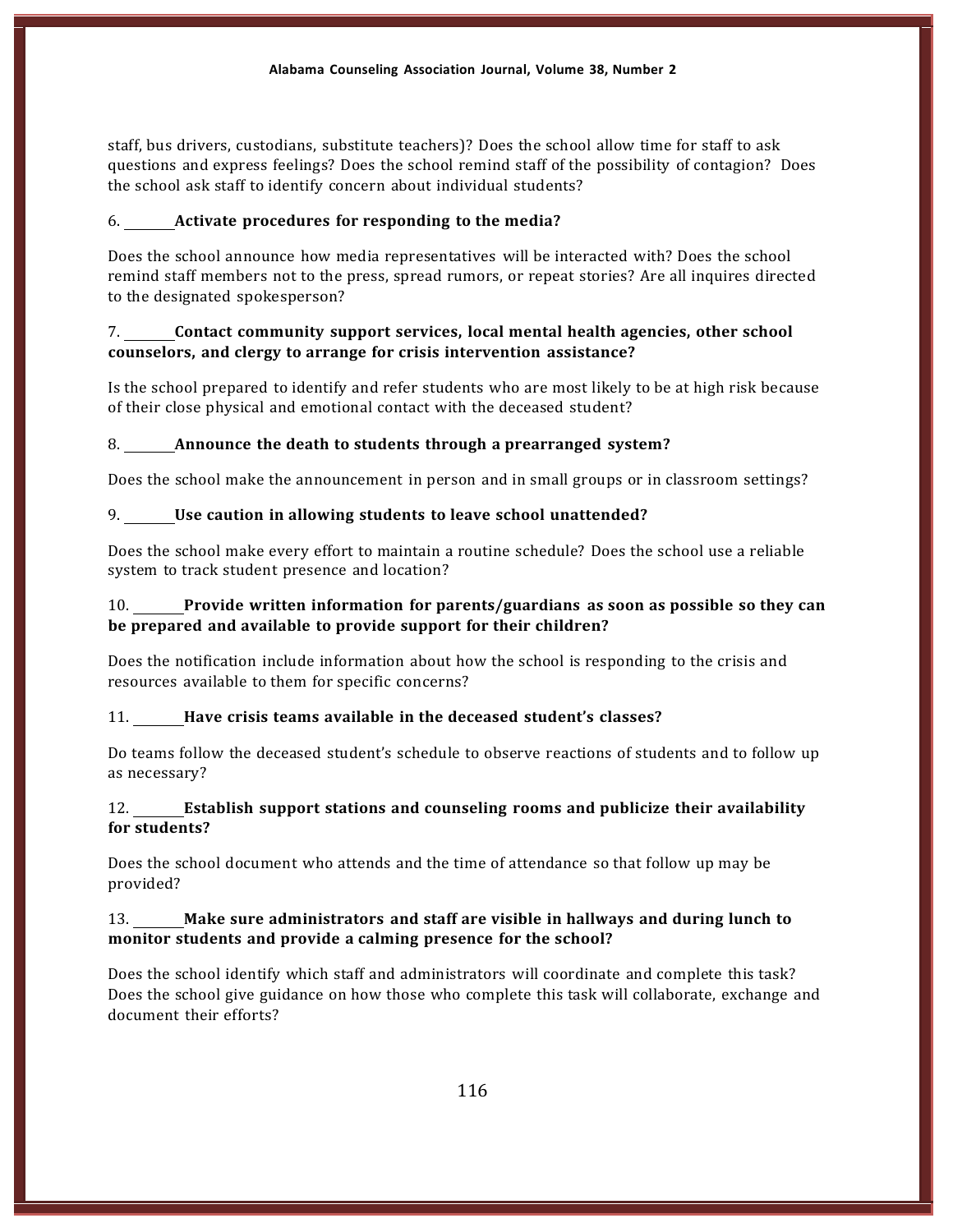# 14. **Provide secretaries or others who answer phones with a prepared script to field telephone calls or answer inquiries from people who show up at school?**

Does the school train the staff in this process? How is this process tracked? How are concerns that secretaries have about inquiries communicated to school administrators or other appropriate staff and personnel?

# 15. **Use a prearranged strategy to monitor and assist students who may be at increased risk for suicide?**

Does the school provide additional support serves and education about suicide bereavement? Does the school follow up with students identified at increased risk? Does the school make sure all students have access to suicide hotline numbers? Does the school give special attention to student sin peer groups, friends, teams, romantic partners, and others who may be at higher risk?

# 16. **Conduct daily debriefing with faculty and staff during the initial crisis and postvention periods?**

In the event of a student suicide, is there a plan in place for how the system or district will respond to the other students, school personnel, media, and community at large?

# 17. **Reschedule any immediate stressful academic exercises or tests, but try to stay with the general school schedule as much as possible?**

Does the school keep the facility open and follow regular school routines to the greatest extent possible? Does the school convey the message that while we all grieve, life must go on?

# 18. \_ **Provide information about the funeral to students and parents?**

Does the school work with family and ask, if possible, if the funeral can be held after school hours? If this is not possible, does the school allow the students to attend the funeral with parental permission and announce the policy regarding school absences for funeral attendance?

# 19. **Offer ongoing grief counseling for students and staff?**

Does the school train staff on this kind of counseling activity? Does the school bring in professionals from the community to assist? Does the school have a list of community resources to give students and staff to obtain support outside of school hours?

# 20. **Follow up with students identified as at risk, and maintain follow up for as long as possible?**

Does the school have a process on how to share and collaborate in this circumstance? Who will decide when this process is complete (e.g. the students are no longer at risk)? Does the school have a documentation process?

# 21. **Carefully monitor memorial activities or events?**

Does the school select commemorative activities so as to avoid glamorizing the event?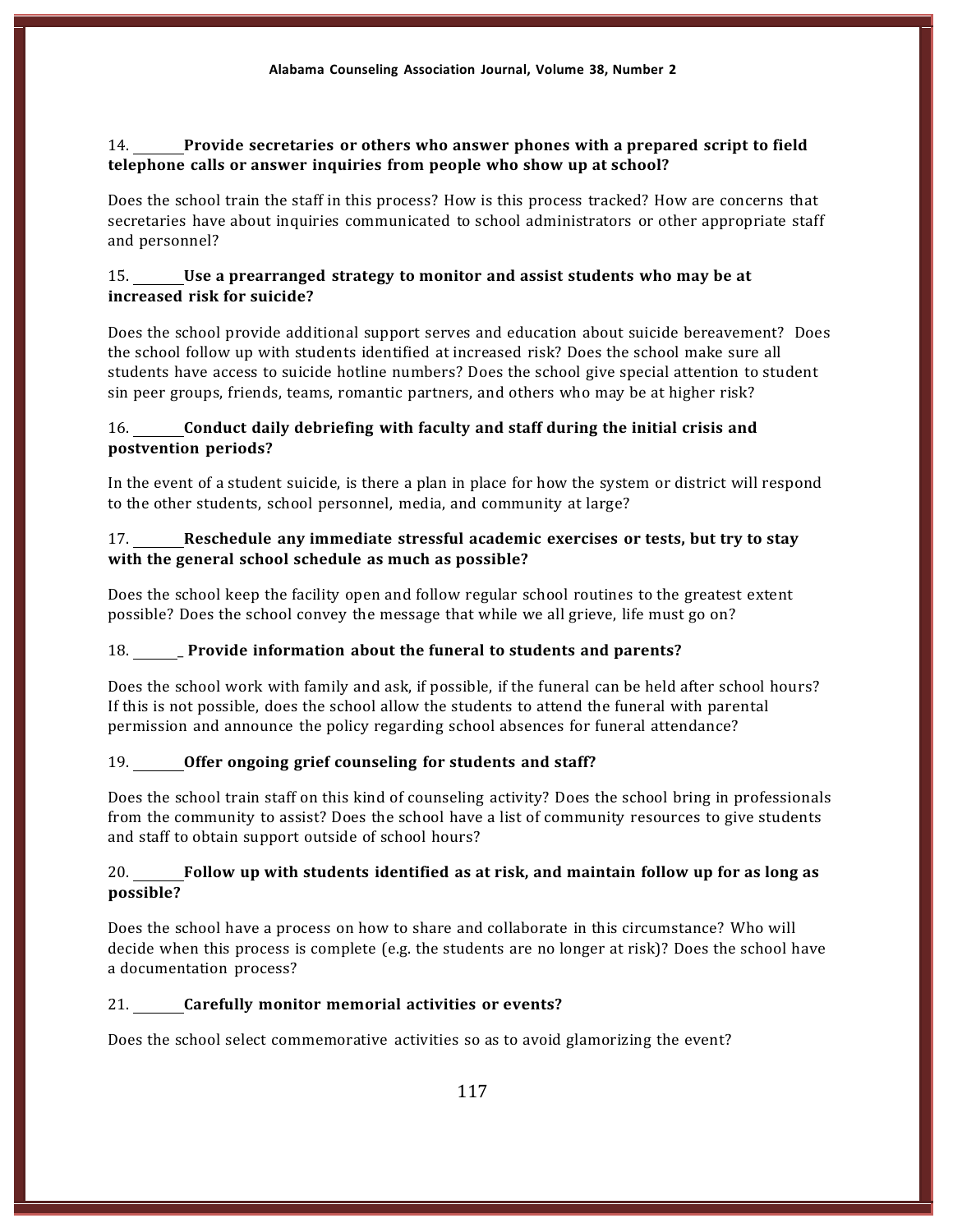# 22. **Follow prearranged protocol for emptying the student's locker and returning personal items to the family?**

In the event of a student suicide, is there a plan in place for how the system or district will respond to the other students, school personnel, media, and community at large?

# 23. **Determine how diplomas, athletic letters, and other awards will be given posthumously?**

Has the school confirmed the process through the school system?

#### 24. **Provide support for the crisis response team members?**

Does the school evaluate the needs of the crisis response team? How are decisions made regarding what supports may be needed, how to implement them, pay for them, etc.? Who facilitates and coordinates this process?

#### 25. **Document activities as dictated by school protocols?**

Does the school have written protocols regarding what needs to be documented? By whom? Who the information is shared with? How the information is stored or integrated into the continual development of the postvention protocol?

Adapted from: Juhnke, G. A., Granello, D. H., & Granello, P. F. (2011). *Suicide, self-injury, and violence in the schools: Assessment, Prevention, and intervention strategies.* Hoboken, NJ: John Wiley & Sons.